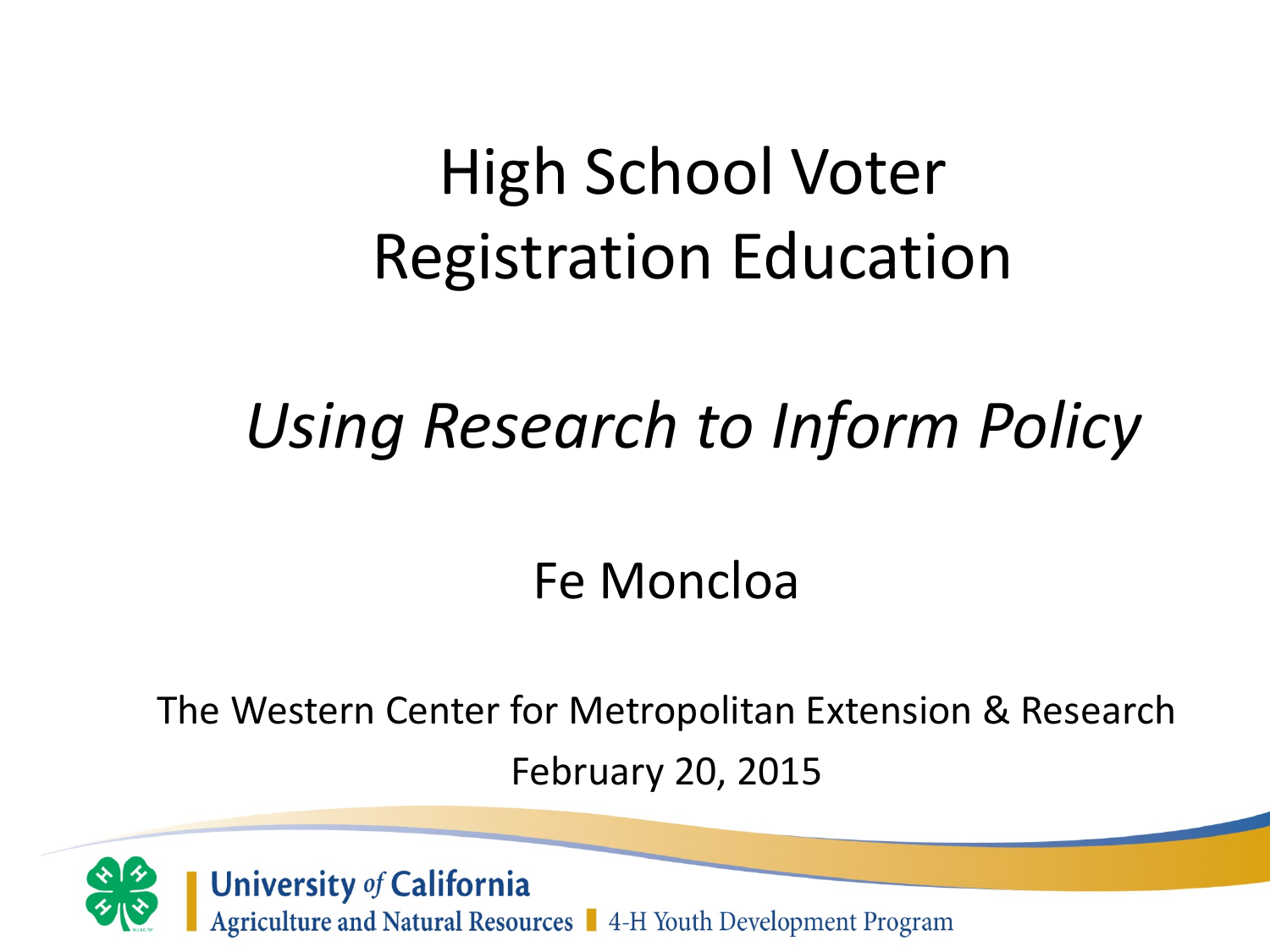## Overview

- The study
- How can we best influence policy?
- Strategic communication
- Impact

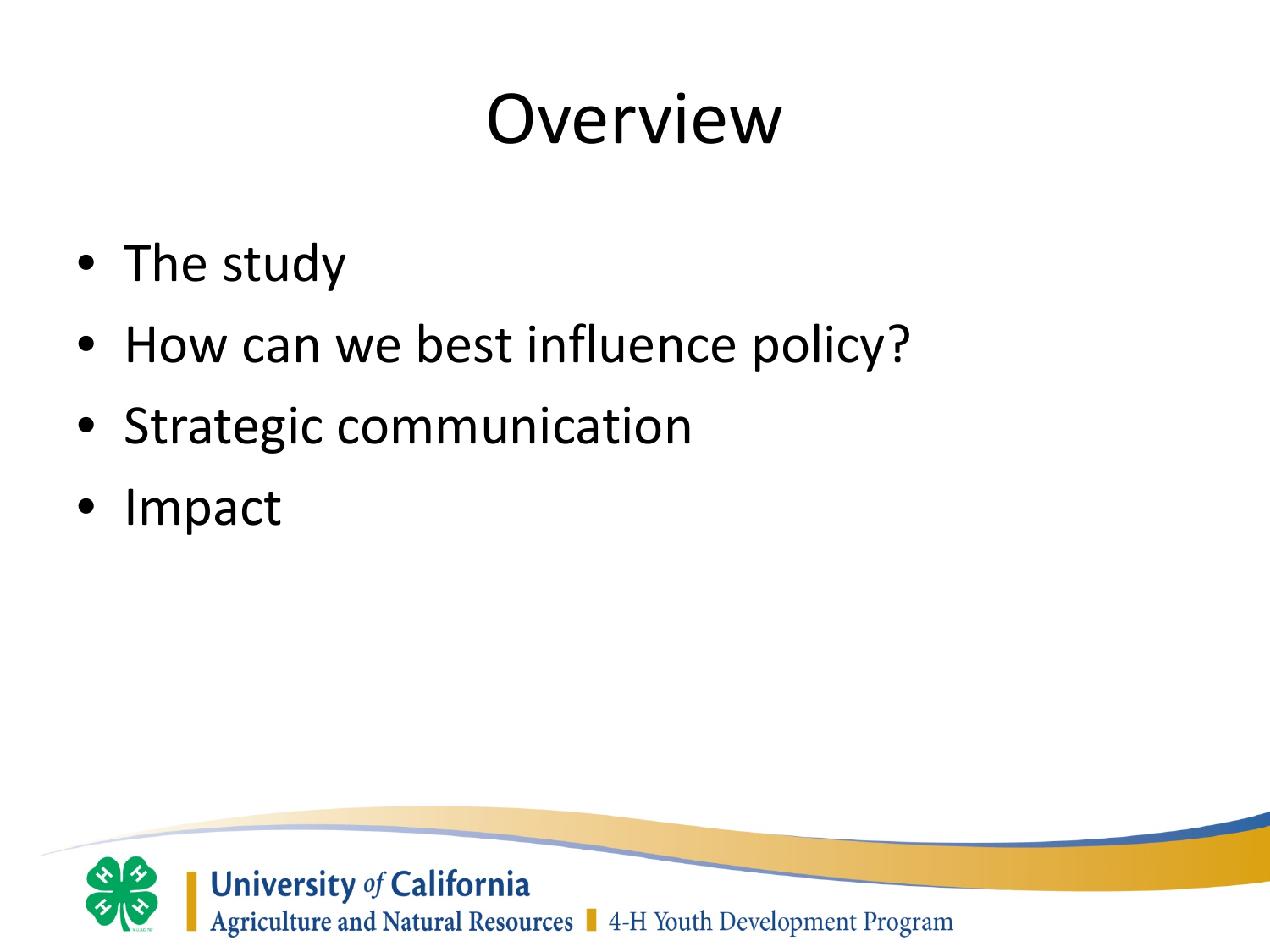## Rationale for the Study

- CA Latino youth population is 53% (CDE, 2014)
- Latino youth are "civically alienated"
	- In 2012, turnout was 37%
	- Youth feel disempowered (CIRCLE, 2014)
- U.S. ranked 139<sup>th</sup> out of 172 nations (McCormick Tribune Foundation, 2007)

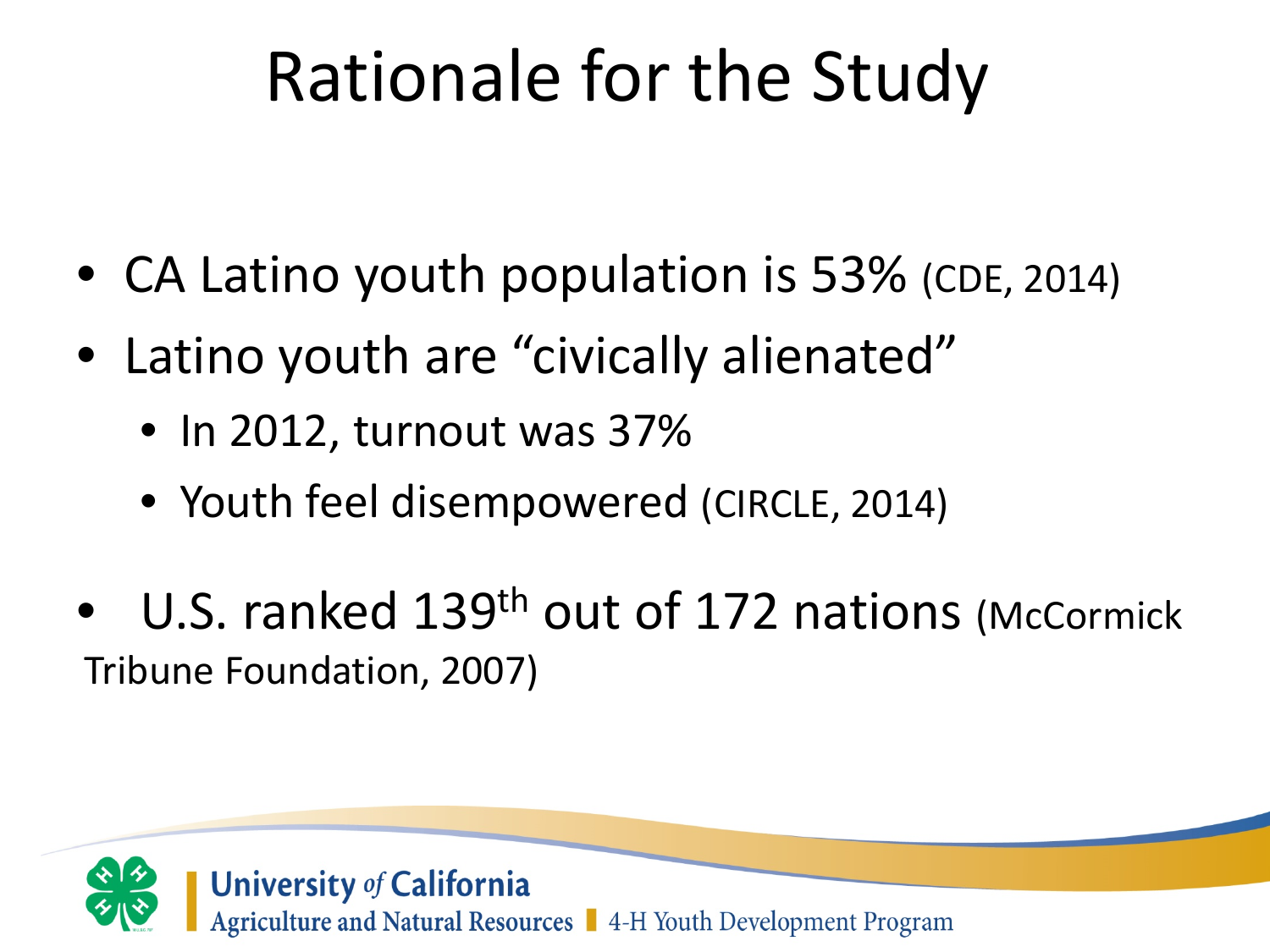#### Gaps in the literature

• Latino youth political engagement in high schools remains remarkably understudied

• LWV & Project Vote (2010) illustrated the difficulty in registering students, but did not explore whether registration was institutionalized in schools.

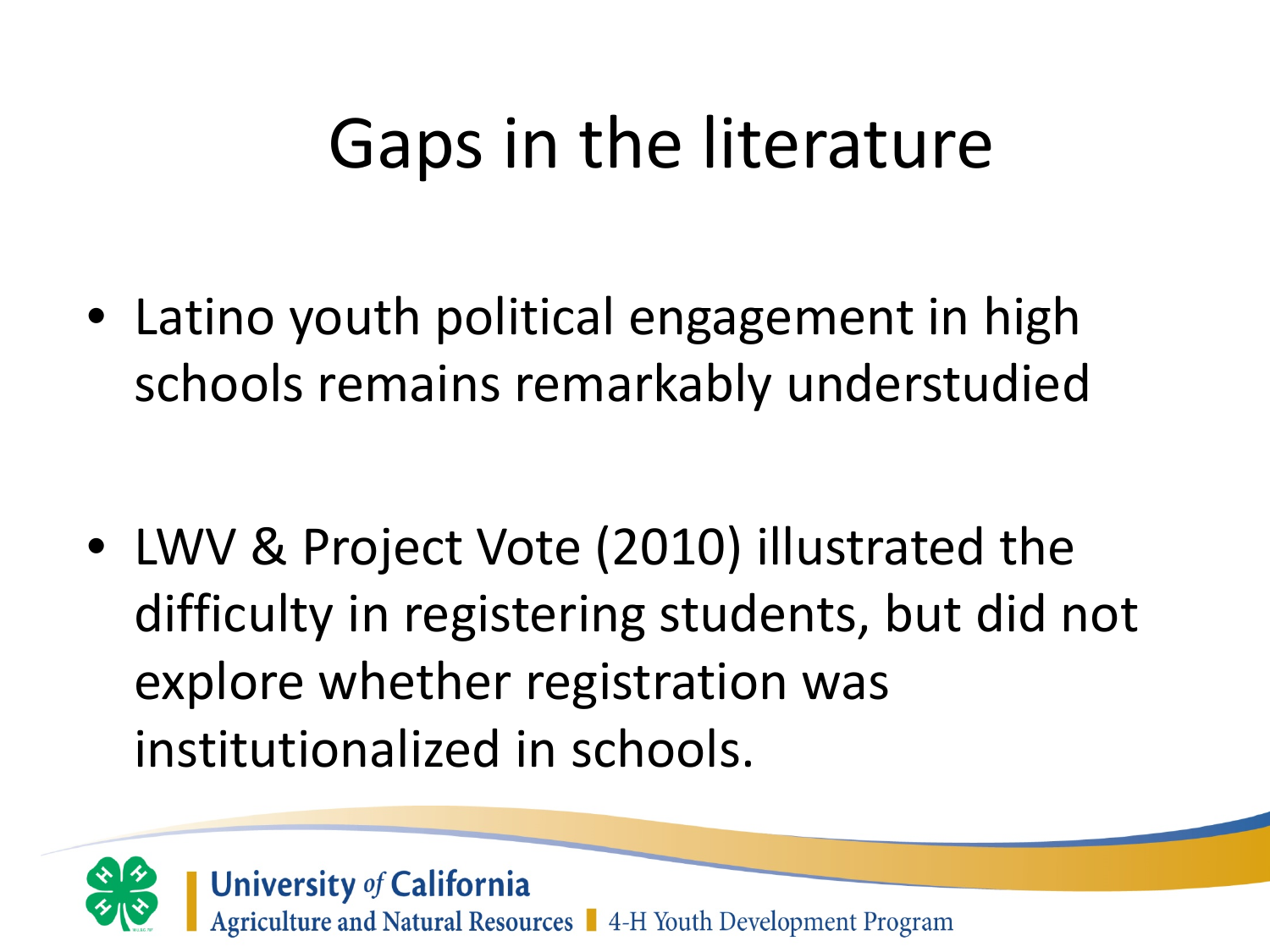#### Research Questions

- Who are the actors in high school voter registration?
- What are the organizational practices, policies or programs that influence whether high schools teach youth how to register to vote and vote?

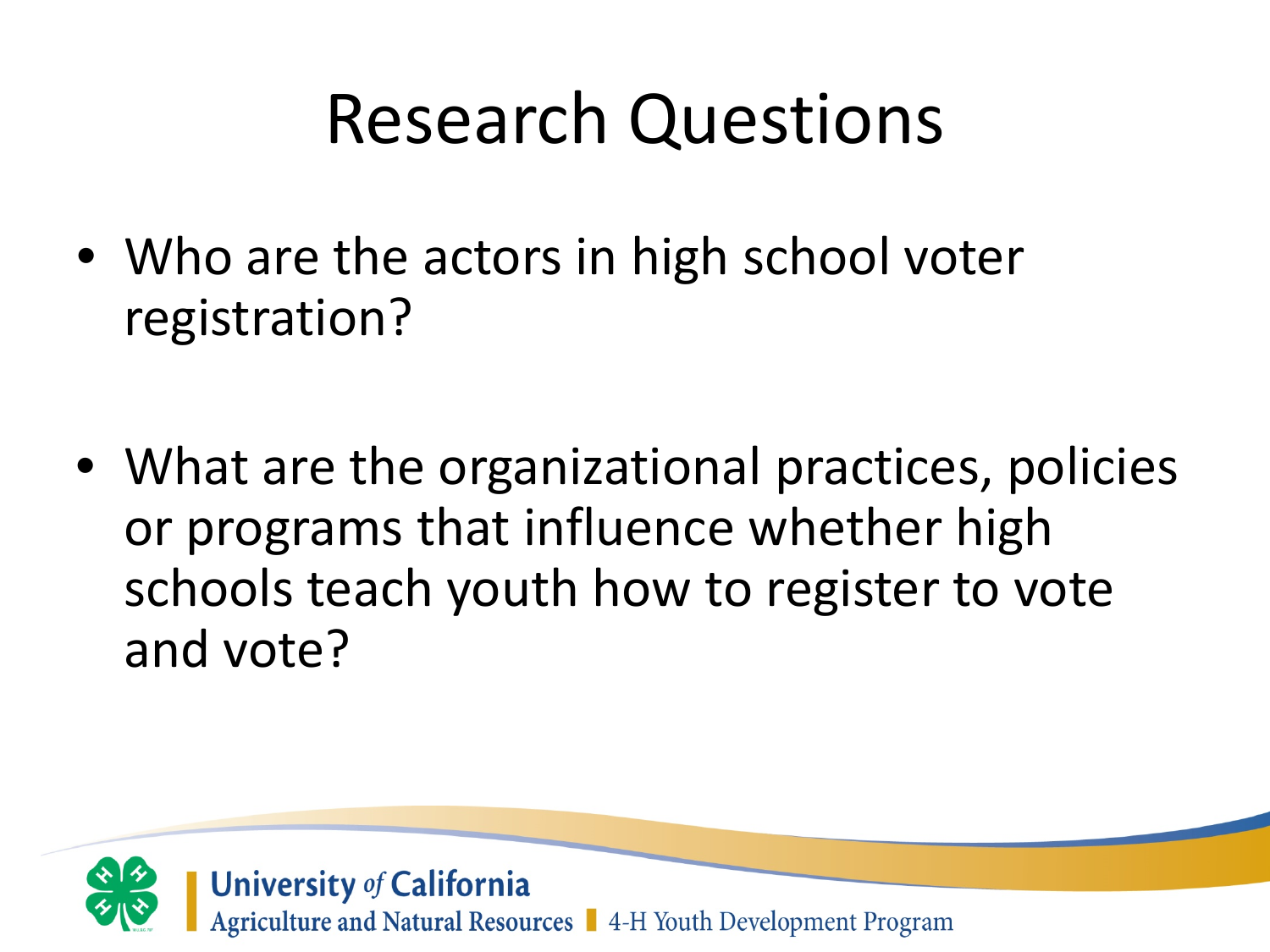#### Research Design

- 2011-12
	- Exploratory study

- 2012-13
	- Comparative case study with ethnographic methods (Yin, 2008; Emerson, Fretz & Shaw,1995)

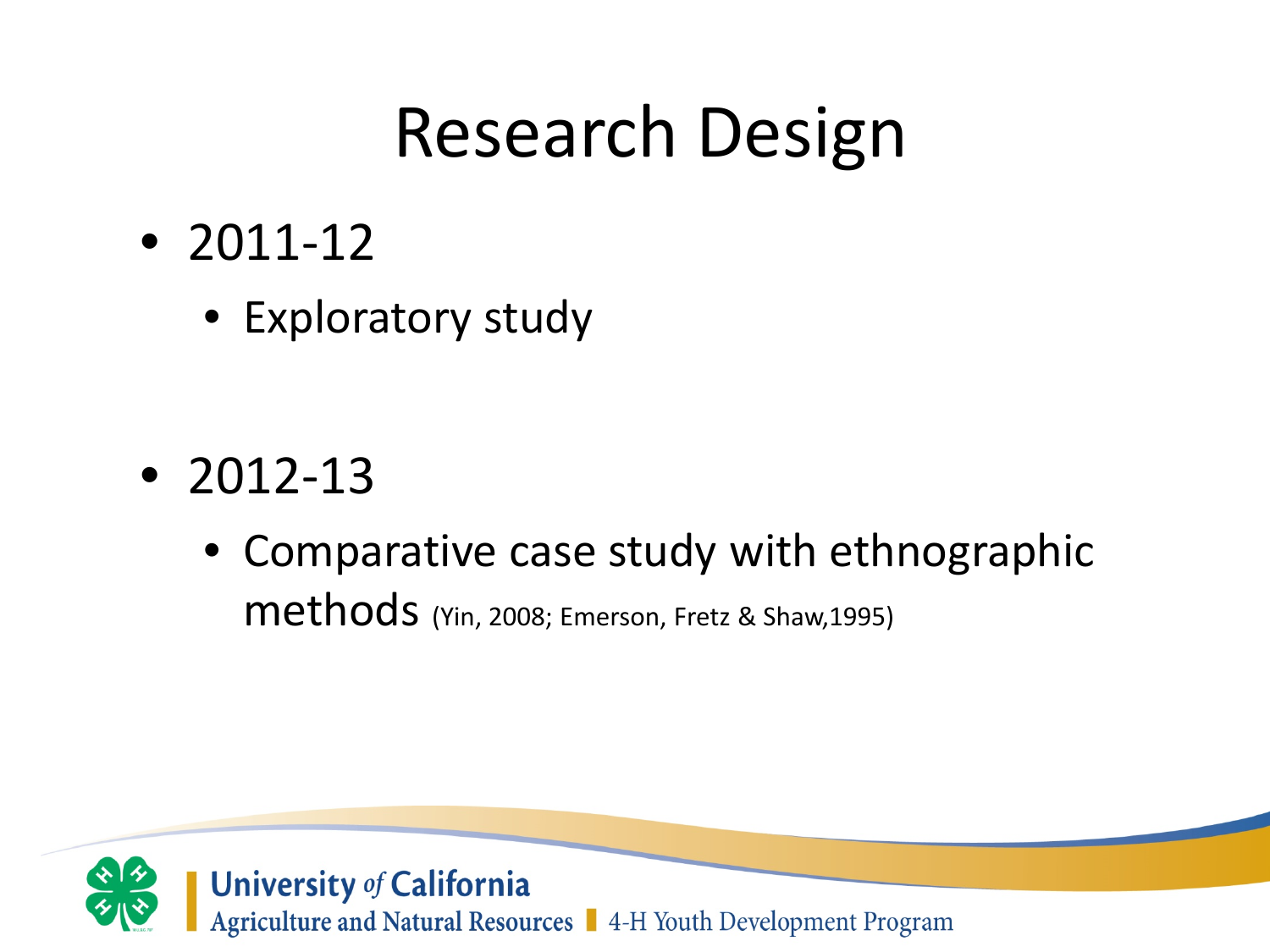#### Data Collection

|                 | <b>Central Coast</b> | <b>Bay Area</b> |
|-----------------|----------------------|-----------------|
|                 | 2010-11              | 2012-13         |
| Participant     |                      | 60 hrs.         |
| Observation     |                      | U.S. History    |
|                 |                      | U.S. Gov't      |
| Interviews      |                      |                 |
| Administrators  | 4                    | $\overline{2}$  |
| <b>Teachers</b> | 3                    | 4               |
| Latino students | 3                    | 12              |

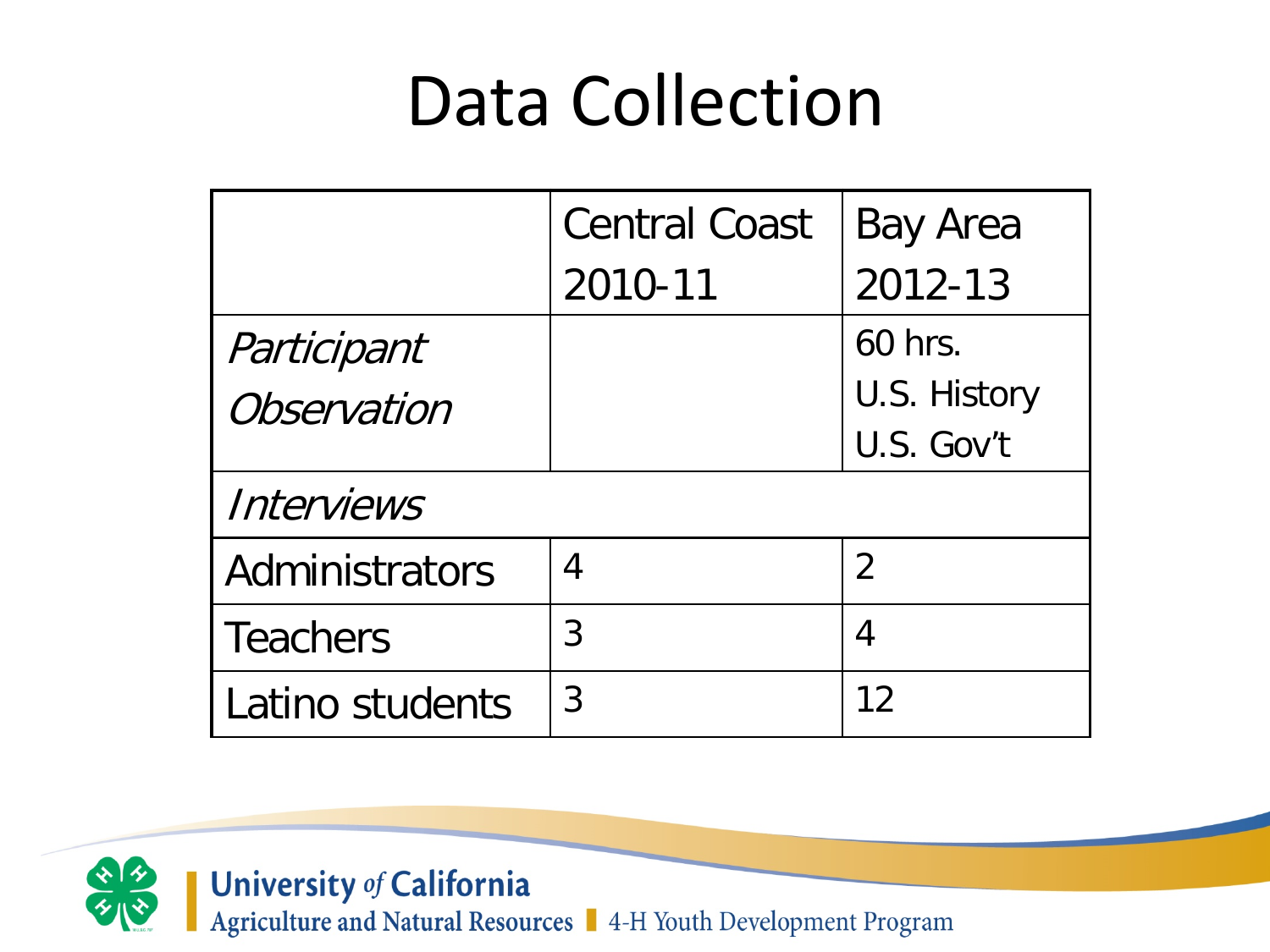### Who are the organizational actors?



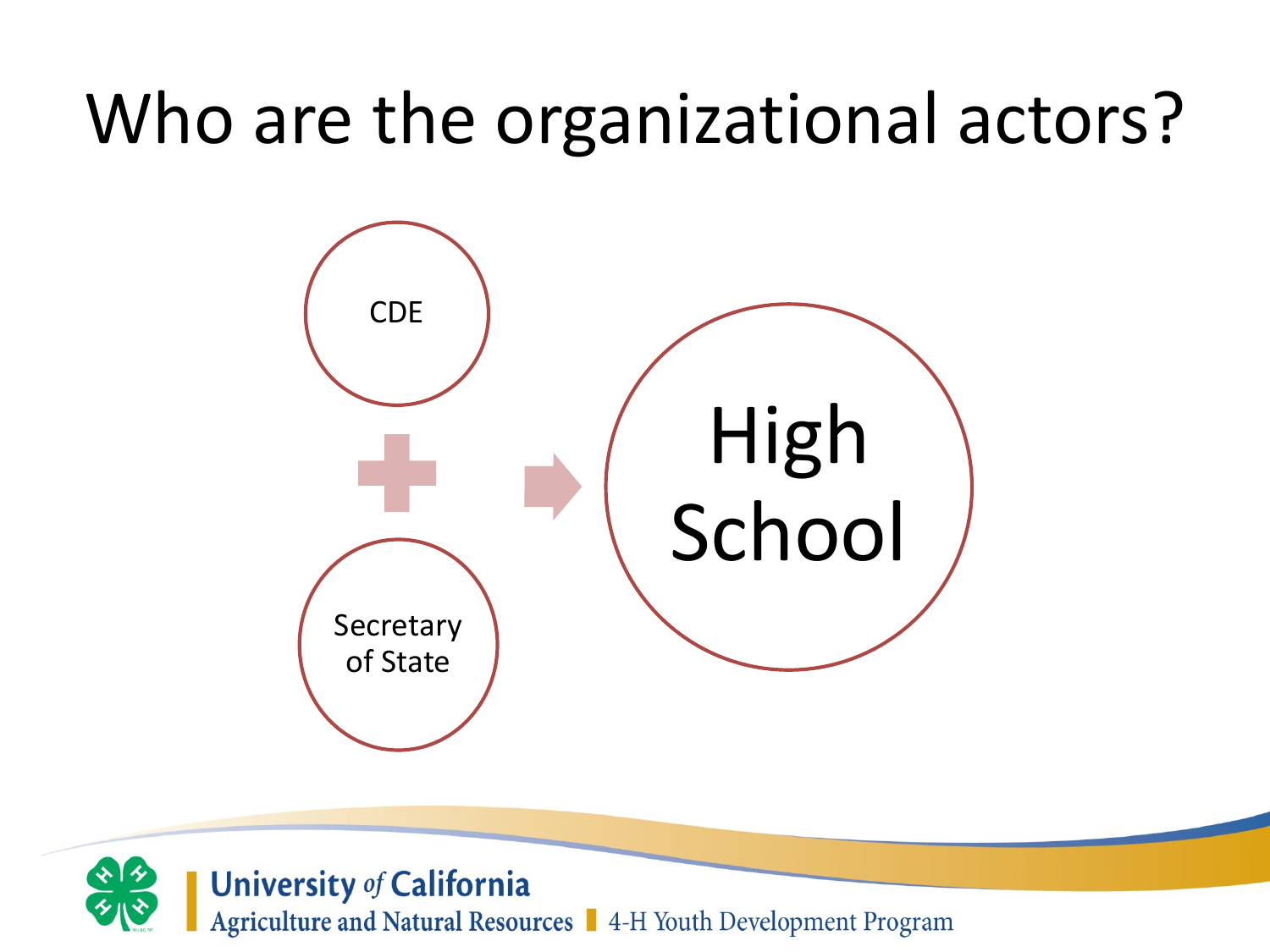## CDE U.S. Government Standards

- <u>Understand the obligations</u> of civic-mindedness; including voting, being informed on civic issues, volunteering and performing public service, and serving in the military or alternative service (CDE, 2009:55).
- Describe the means that citizens use to participate in the political process (e.g., voting, campaigning, lobbying, filing a legal challenge, demonstrating, petitioning, picketing, running for political office) (CDE, 2009: 54).

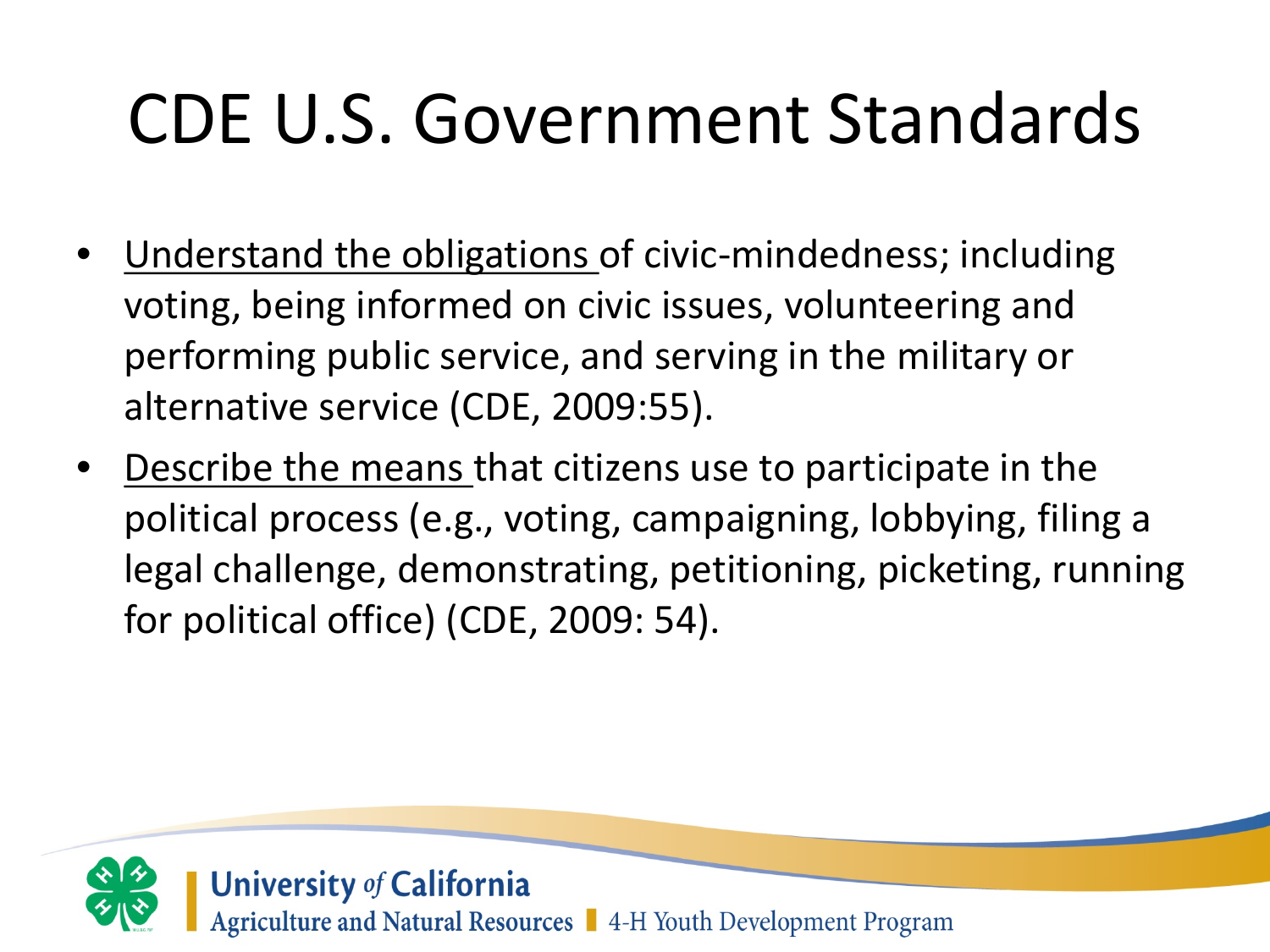#### In summary

Organizational factors that influenced Latino students' learning to register to vote and why their vote matters:

- Barriers:
	- Ambivalent educational and electoral policies
	- Lack of accountability (Fox and Glass, 2012)
	- Disengaged teachers
	- Absent from textbooks
	- Adultism: youth as "citizens-in-the-making"
- Strategies:
	- Highly motivated teachers and mock elections
	- -League of Women Voters

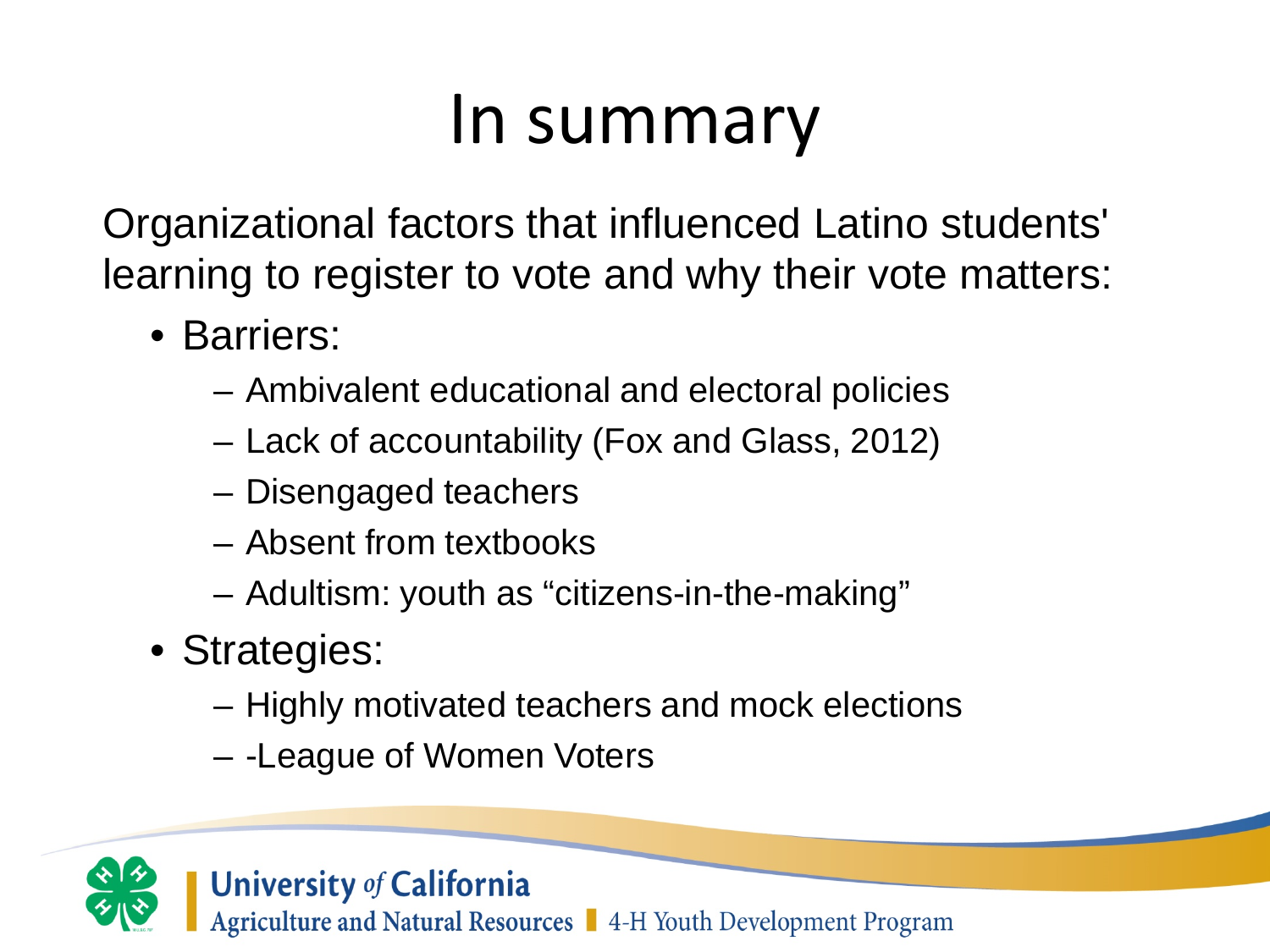#### Institutionalized Ambivalence



**University of California** 

Agriculture and Natural Resources | 4-H Youth Development Program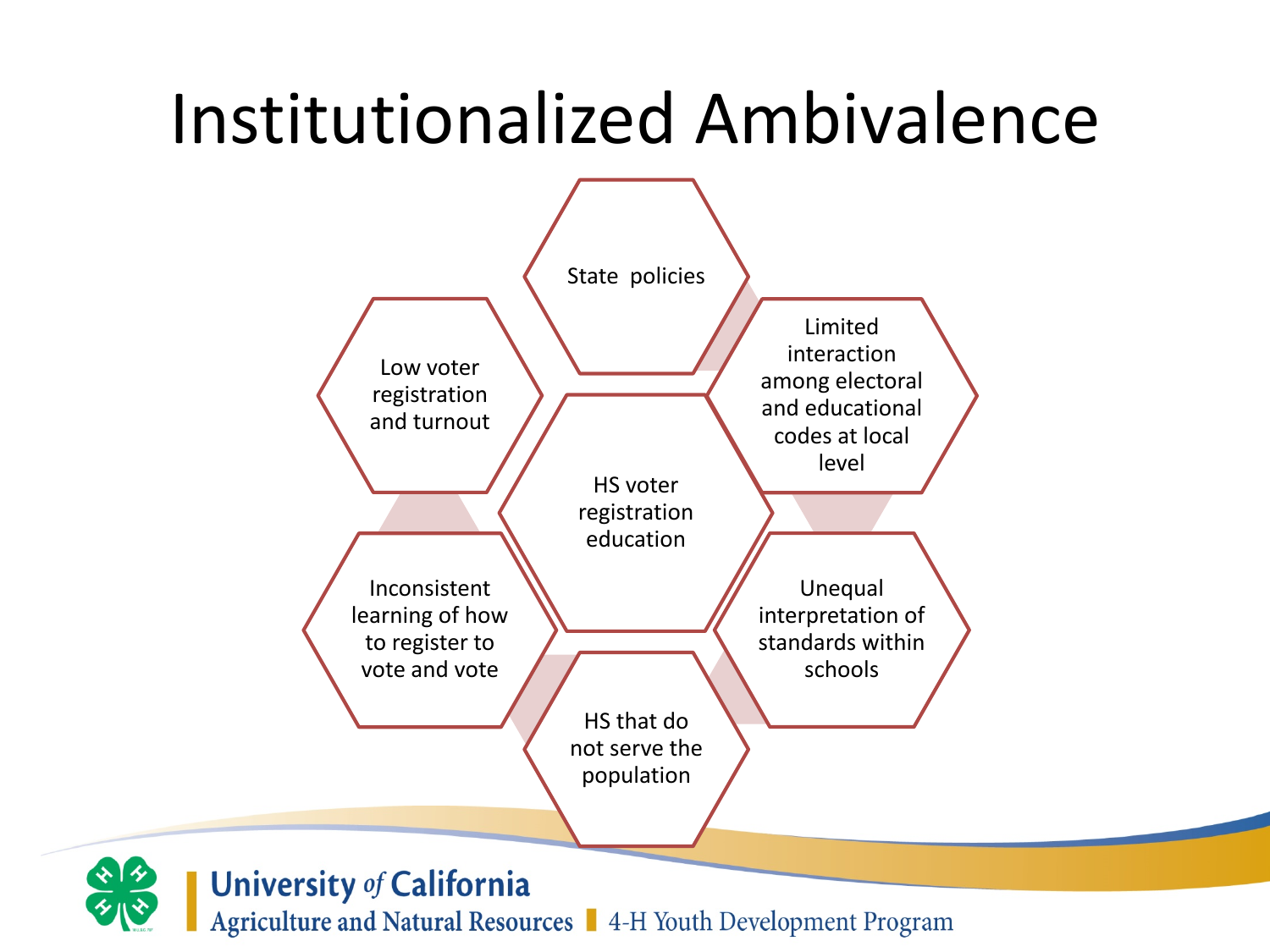#### Recommendations

- Policy
	- Change CDE standards
	- Change Electoral code to expand role at the local level
	- Link educational and electoral codes

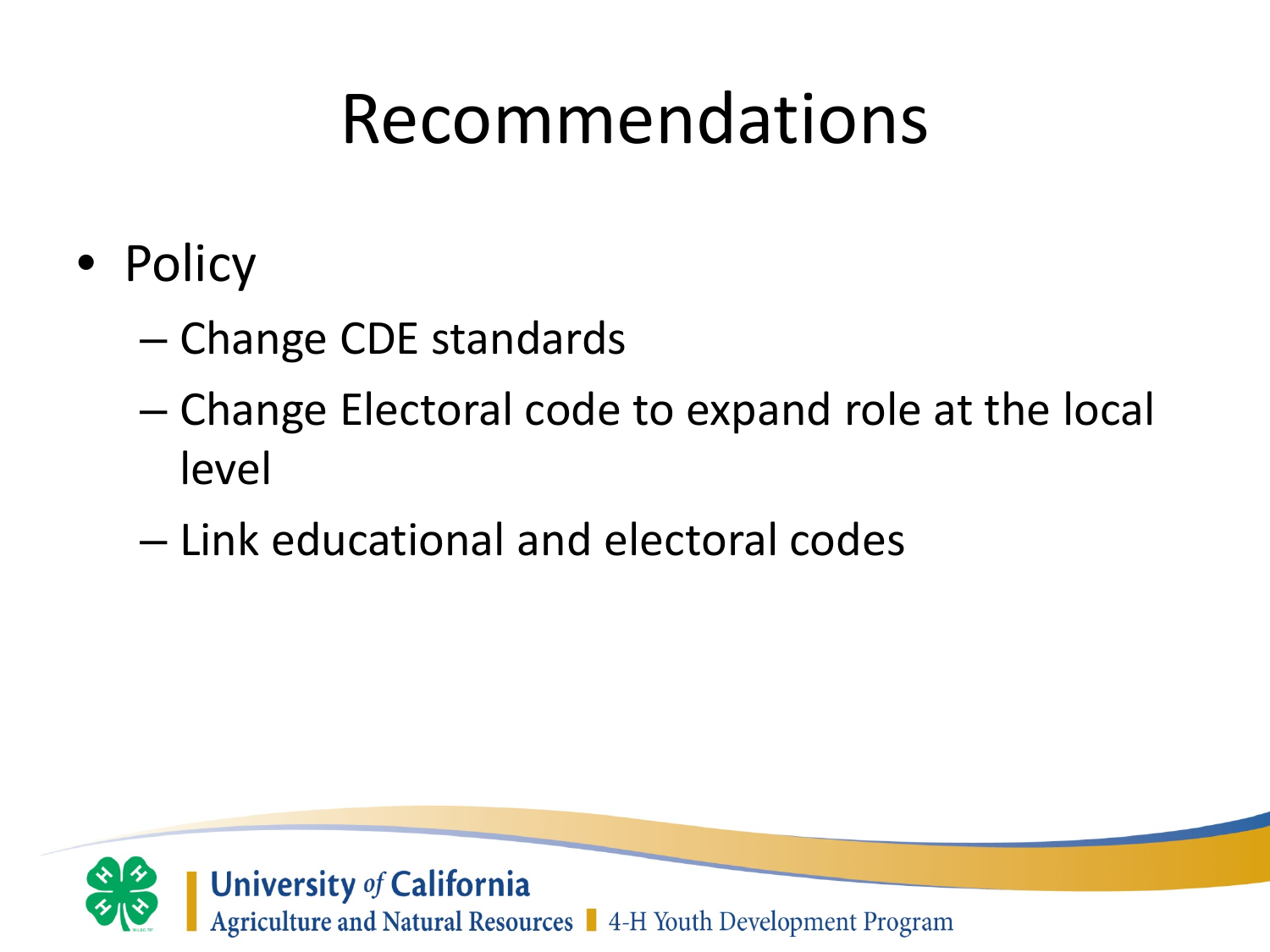#### Recommendations

- Schools
	- Online voter registration link on school website
	- System-wide voter registration policy and promote student voter registration drives
	- Provide existing voter registration education materials to teacher

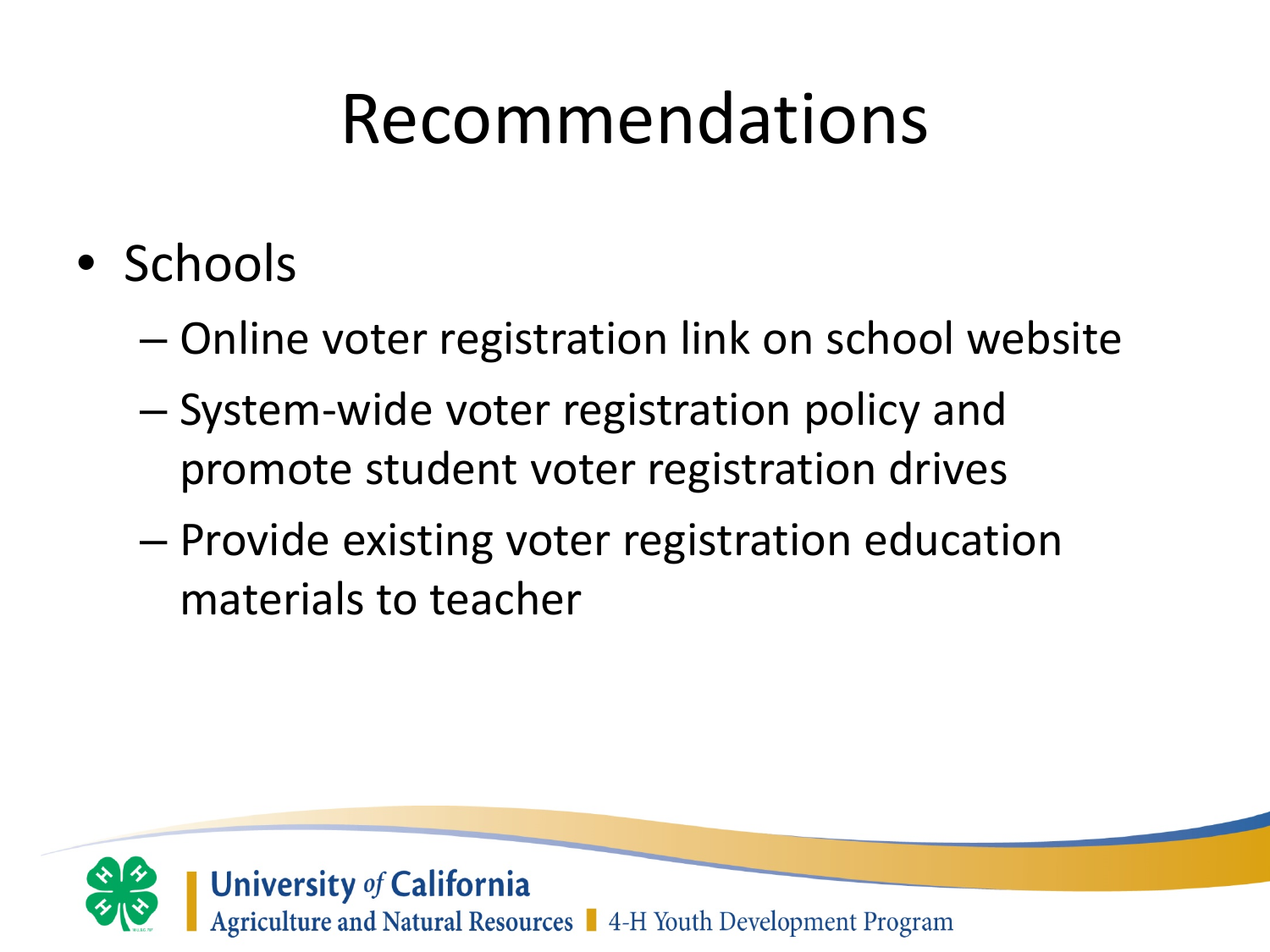#### Strategic Communication



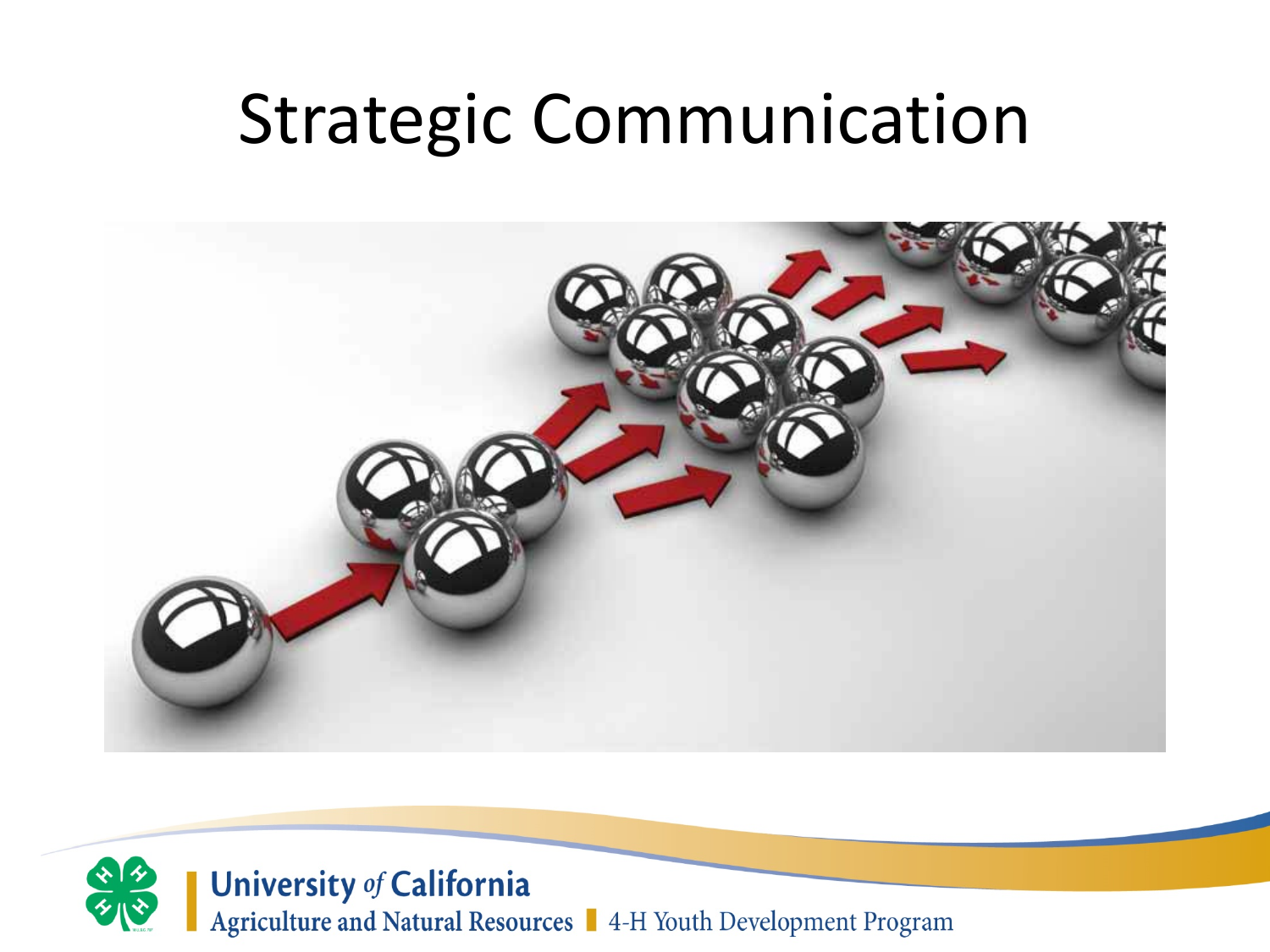## Strategic Communication

- Social network analysis to ID key players
- Use of intermediaries and influential people to communicate findings
	- CA Association of School Superintendents
	- CA Association of Clerks and Election Officials
	- Mindy Romero, Director of California Civic Engagement Project, UC Davis Center for Regional Change

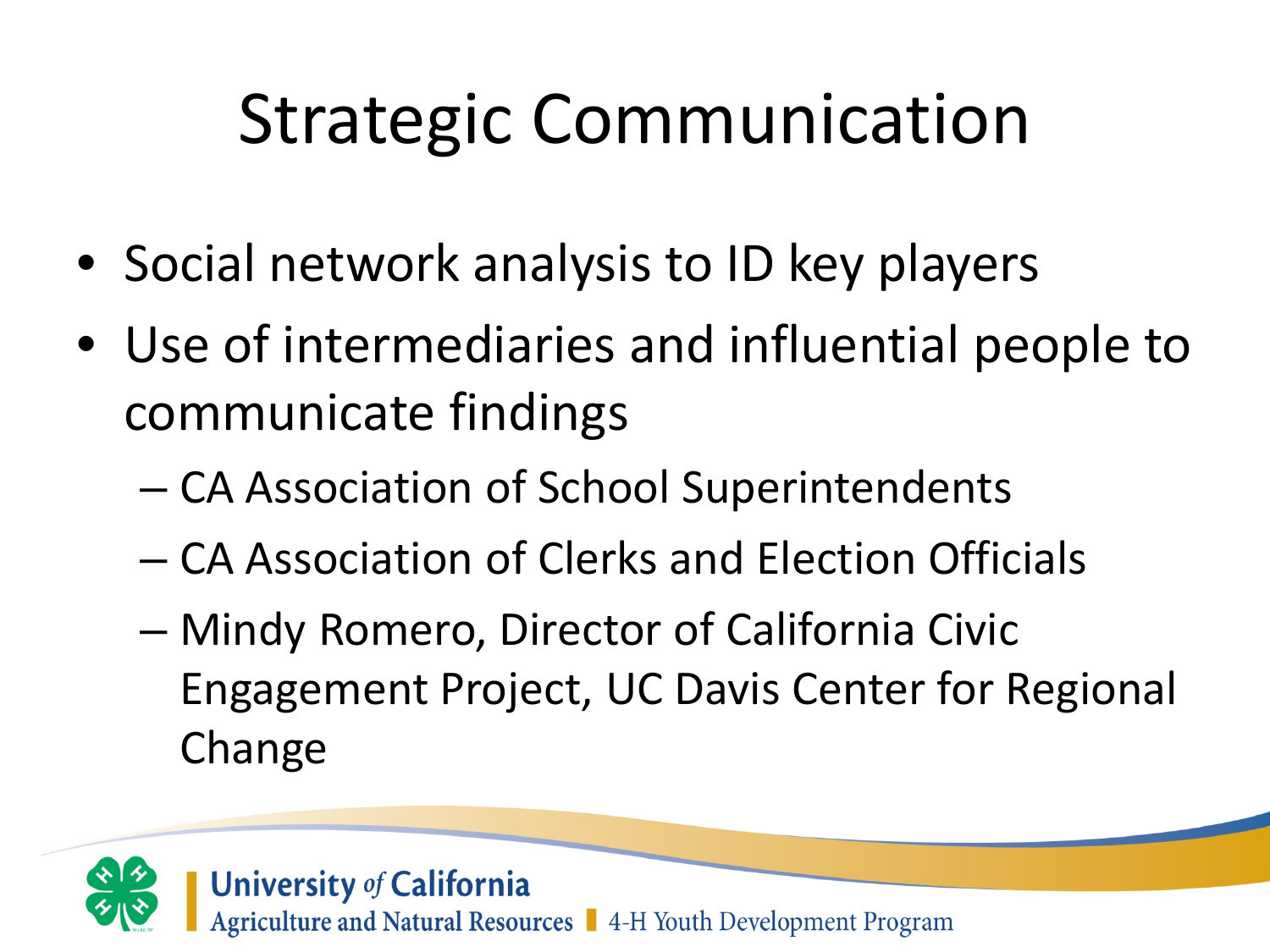#### Publications

Policy brief by colleagues

– Personal meetings with key players

• Research paper

• Mindy used media and social media

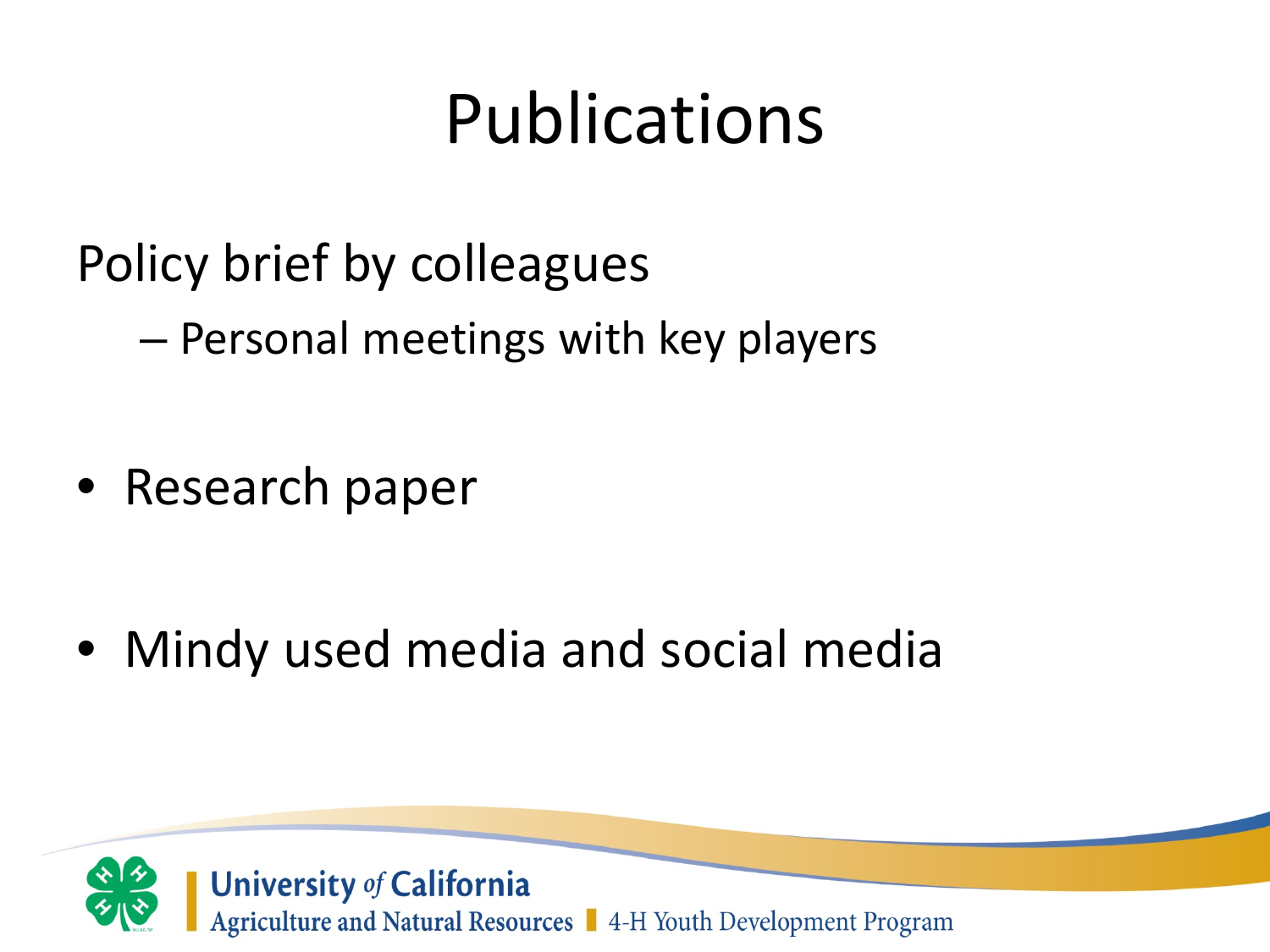# My Role

- Responsive
- Consultant: provided insights and science based information
- Inform policy development
	- Paper as part of invited testimony
	- Clarify who is accountable
	- ..."may" to "shall"
	- Electoral and education codes

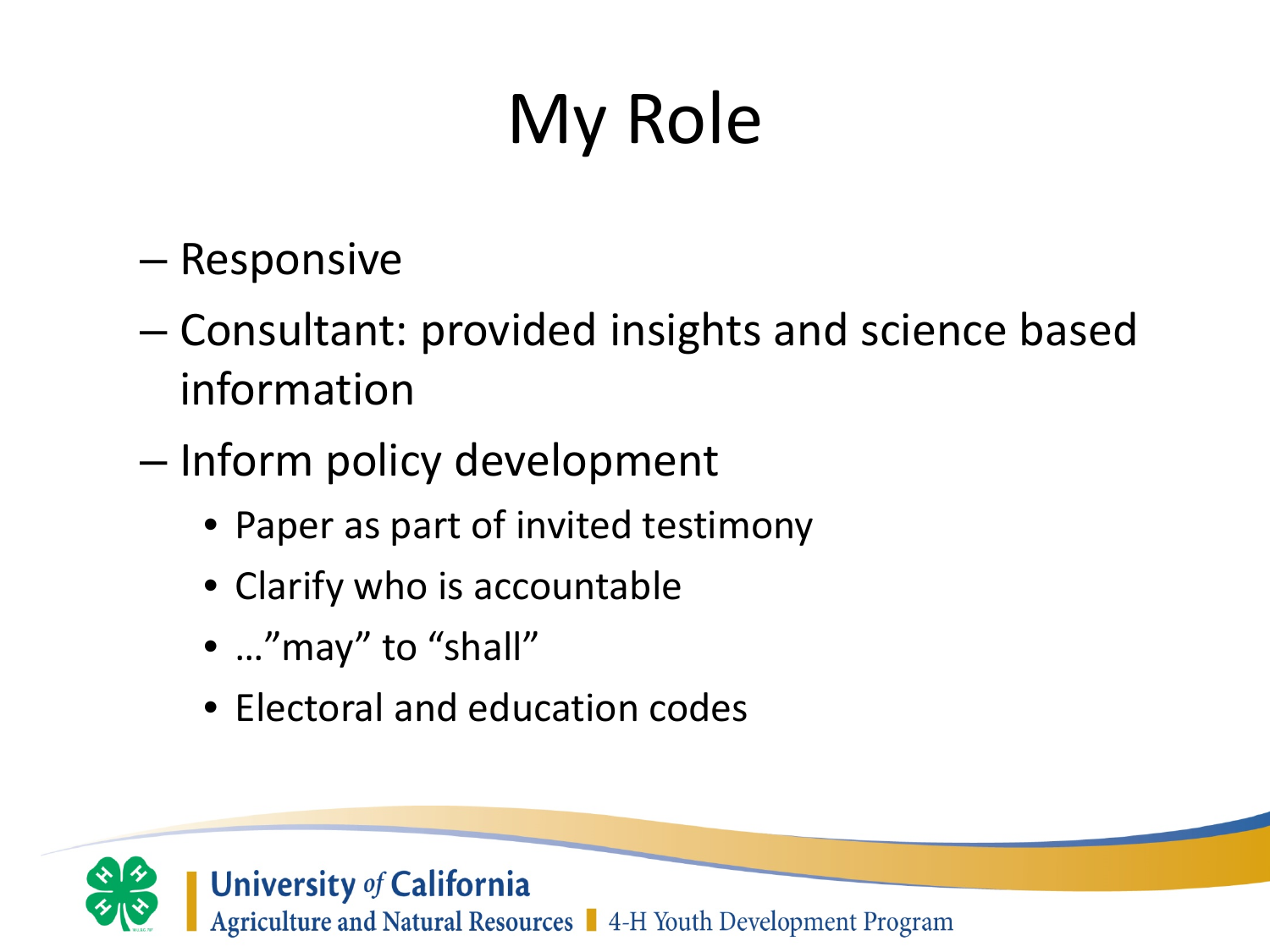#### Impact

- AB 700 and Ed code 33540: CDE social science standards will include voter registration education
- AB 1817 and Ed Code 49040-01
	- High school youth can serve as voter outreach coordinators
	- 2 weeks in April and September be designated "high school voter registration *education*" week.